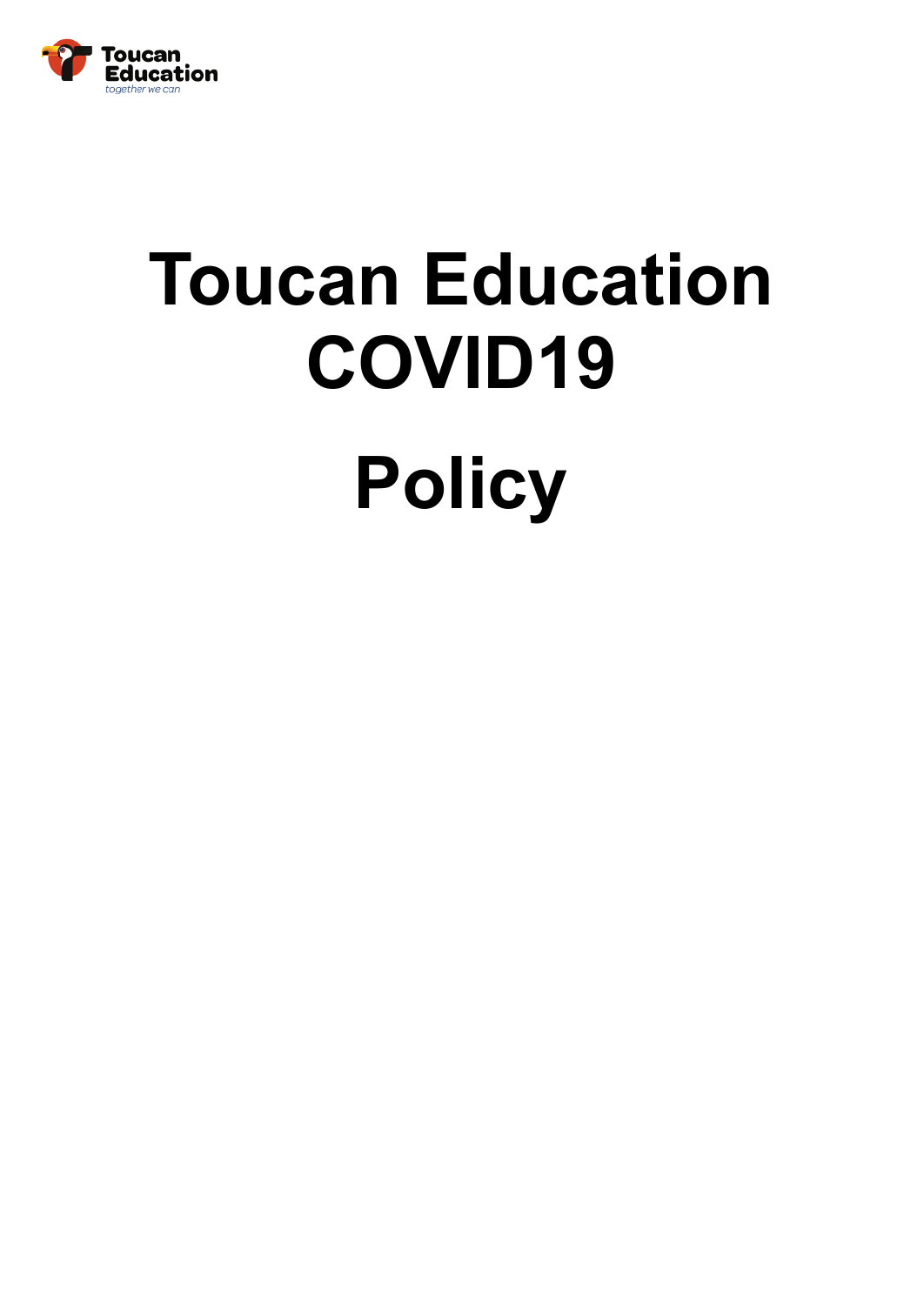

## **Toucan Education Ltd Provision Opening September 2020- Infection Control COVID-19 General Risk Assessment Form**

## **Toucan Education Ltd**

team.

| <b>Current Number</b>                                                                                         | Name of Person Completing the Risk Assessment-  | Date of assessment - 11st |
|---------------------------------------------------------------------------------------------------------------|-------------------------------------------------|---------------------------|
| of Staff                                                                                                      | Philippa Vince                                  | September 2020            |
| <b>Employed - 7</b>                                                                                           |                                                 |                           |
| <b>Current Number</b>                                                                                         | Review Dates -26.7.20, 7.9.20, 14.9.20, 22.9.20 |                           |
| of Pupils on Role                                                                                             |                                                 |                           |
| $-15$                                                                                                         |                                                 |                           |
| Communication - The Covid-19 Risk Assessment and associated COVID Policy has been shared with the whole staff |                                                 |                           |

COVID-19 is a virus which has serious effects which debilitates those who have caught it and causes immense distress both physically and mentally. The UK has suffered huge fatality rates. **The virus is thought to spread mainly from person-to-person.**

- Between people who are in close contact with one another (within about 6 feet).
- Through respiratory droplets produced when an infected person coughs, sneezes, or talks.
- These droplets can land in the mouths or noses of people who are nearby or possibly be inhaled into the lungs.
- COVID-19 may be spread by people who are not showing symptoms.

In relation to working in schools, whilst it is not possible to ensure a totally risk-free environment, the Office of National Statistics' analysis on [coronavirus \(COVID-19\) related](https://www.ons.gov.uk/peoplepopulationandcommunity/healthandsocialcare/causesofdeath/bulletins/coronaviruscovid19relateddeathsbyoccupationenglandandwales/deathsregistereduptoandincluding20april2020) [deaths linked to occupations](https://www.ons.gov.uk/peoplepopulationandcommunity/healthandsocialcare/causesofdeath/bulletins/coronaviruscovid19relateddeathsbyoccupationenglandandwales/deathsregistereduptoandincluding20april2020) suggests that staff in educational settings tend not to be at any greater risk from the disease than many other occupations. There is no evidence that children transmit the disease any more than adults.

Toucan Education is following the guidance Guidance [for full opening: schools](https://www.gov.uk/government/publications/actions-for-schools-during-the-coronavirus-outbreak/guidance-for-full-opening-schools)

Public Health England advice the following measures to minimize coronavirus (COVID-19) risks in school environments;

- a requirement that people who are ill stay at home
- robust hand and respiratory hygiene
- enhanced cleaning arrangements
- active engagement with NHS Test and Trace
- formal consideration of how to reduce contacts and maximize distancing between those in school wherever possible and minimize potential for contamination so far as is reasonably practicable

Public Health England are actively supporting schools. If schools have a query about coronavirus (COVID-19) they can contact PHE helpline, lines are open from 8am to 6pm, Monday to Friday, and 10am to 4pm at weekends-If you work in a school, please have your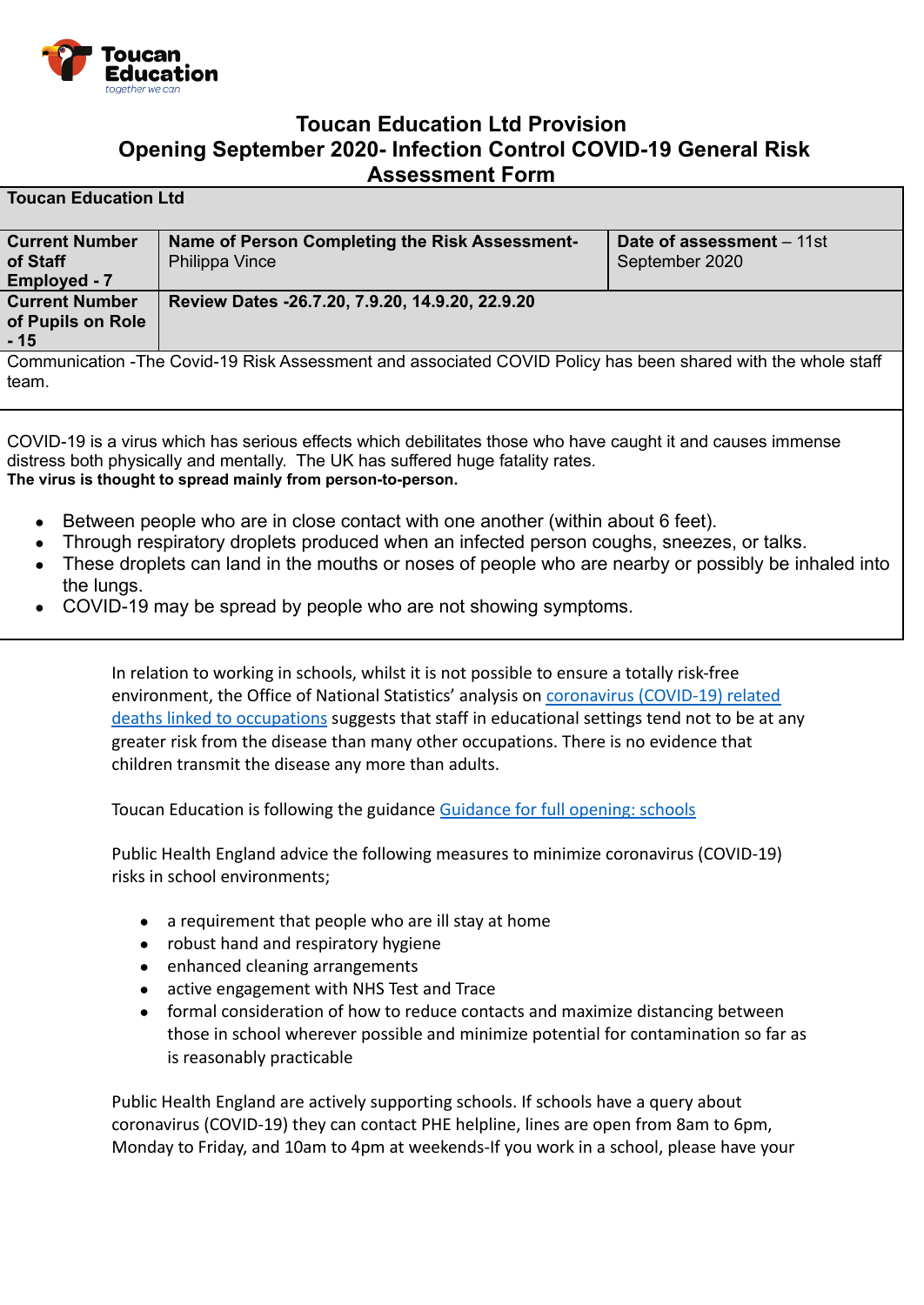

## unique reference number (URN or UK PRN) available when calling the helpline- DfE coronavirus helpline -Telephone 0800 046 8687

| <b>COVID-19 transmission</b><br>within the school<br>community | Registers are taken each day of<br>pupils present -schools are<br>contacted if no information given<br>by parents<br>Staff arrive on site prior to the<br>start of the school day and sign in<br>using NHS app.<br>- Registers are taken each day of<br>pupils present.<br>-Staff maintain social distancing.<br>- Parents will not be permitted into<br>the building.<br>- Only one parent per family will be<br>permitted access to the site at any<br>given time.<br><b>Public Health England</b><br>(PHE) is clear that routinely taking<br>the temperature of pupils is not<br>recommended as this is an<br>unreliable method for identifying<br>coronavirus (COVID-19). | Parents/Carers and Staff to be<br>advised to follow the usual school<br>procedures for sickness absence.<br>Where pupils/staff are absent<br>and the provision do not receive a<br>phone call from parents/ carers or<br>staff members, the school will<br>contact them to ascertain the<br>reasons for their absence.<br>Parents/Carers and Staff<br>advised to report to the school any<br>symptoms of COVID 19 that they<br>or their household may have.<br>P Vince to remind<br>parents/carers and staff via<br>newsletters etc. that where Pupils<br>or a member of their household<br>displays symptoms of the<br>coronavirus, they are to follow the<br>Guidance for households with<br>possible coronavirus infection.<br>Parents/Carers and Staff<br>members are reminded that testing<br>for COVID-19 is available to<br>everyone whatever their<br>age. Testing is available through the<br>NHS.<br>Pupils or a family member or<br>Staff member displaying symptoms<br>will be advised to self-isolate and<br>will not be permitted into school<br>until 7/14-day isolation completed. |
|----------------------------------------------------------------|-------------------------------------------------------------------------------------------------------------------------------------------------------------------------------------------------------------------------------------------------------------------------------------------------------------------------------------------------------------------------------------------------------------------------------------------------------------------------------------------------------------------------------------------------------------------------------------------------------------------------------------------------------------------------------|----------------------------------------------------------------------------------------------------------------------------------------------------------------------------------------------------------------------------------------------------------------------------------------------------------------------------------------------------------------------------------------------------------------------------------------------------------------------------------------------------------------------------------------------------------------------------------------------------------------------------------------------------------------------------------------------------------------------------------------------------------------------------------------------------------------------------------------------------------------------------------------------------------------------------------------------------------------------------------------------------------------------------------------------------------------------------------------------------|
| <b>Hand and respiratory</b><br>hygiene at Toucan               | Staff wash their hands/apply hand<br>sanitizer with pupils at the start<br>and end of the school day.<br>Pupils are supervised to wash<br>$\overline{\phantom{0}}$<br>their hands or apply hand sanitiser<br>where hand washing facilities are<br>not available due to the number of<br>pupils at the start of the school day<br>Pupils are taught how to wash<br>$\qquad \qquad -$<br>their hands by staff members.<br>Pupils that need support to wash<br>their hands are supported by a<br>member of staff.<br>Pupils are supervised<br>$\qquad \qquad \blacksquare$<br>throughout the school day to wash<br>their hands for 20 seconds by staff<br>members.               |                                                                                                                                                                                                                                                                                                                                                                                                                                                                                                                                                                                                                                                                                                                                                                                                                                                                                                                                                                                                                                                                                                    |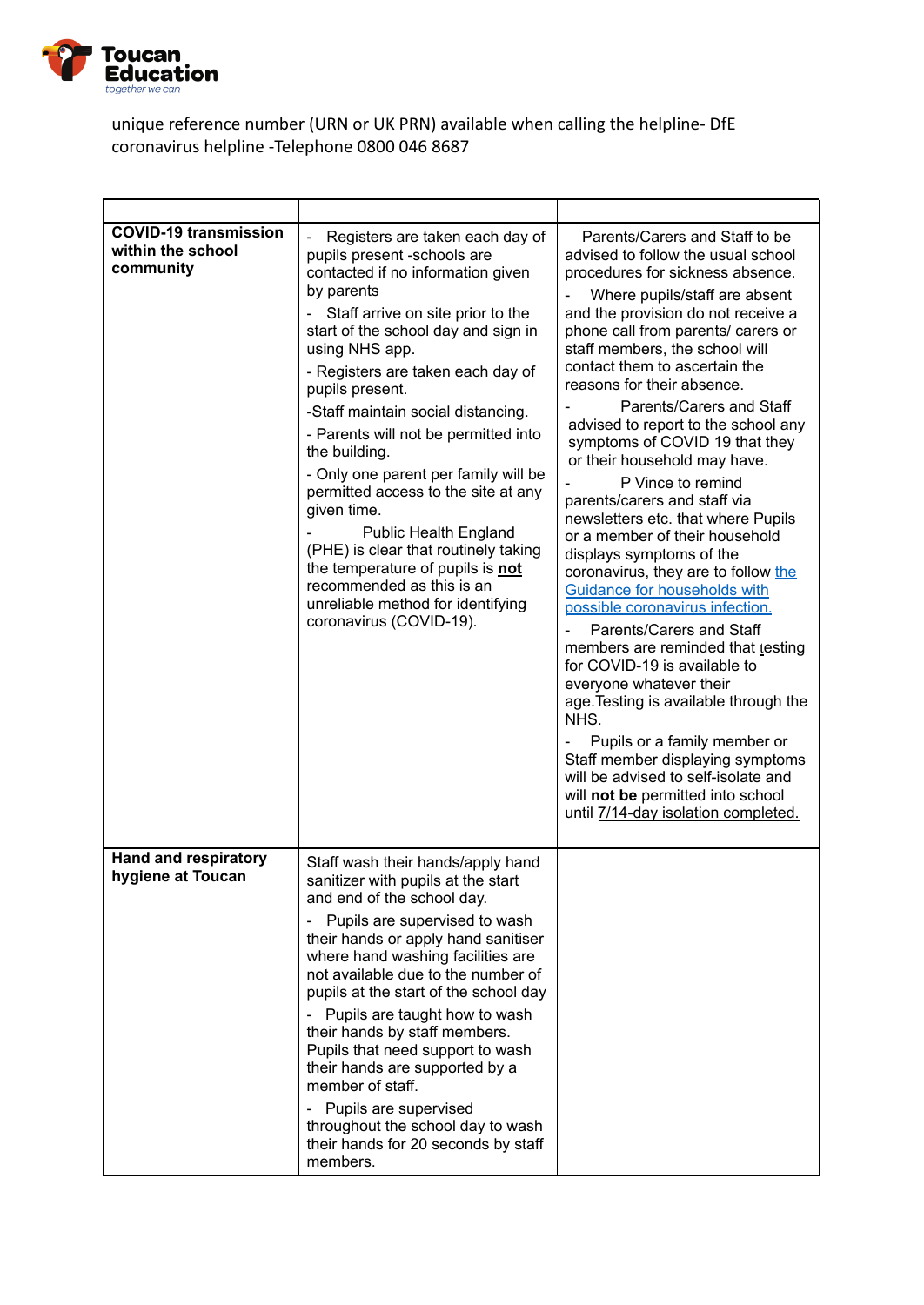

|                                                                               | Hand sanitizer at bottom of<br>stairs and in main centre room-<br>handwashing also available- easy<br>access as small amounts of<br>children.<br>Pupils are supervised when<br>$\overline{\phantom{a}}$<br>accessing the hand sanitizer.<br>Tissues made available in each<br>room<br>Pupils and Staff follow the<br>'Catch it, Bin it, Kill it', guidance<br>and avoid touching their faces,<br>noses etc. practice followed whilst<br>at school.<br>Catch it, bin it, kill it posters<br>located in pupil, staff toilet areas<br>and around the school site.<br>Pupils taught to cough and<br>sneeze into their elbow and away<br>from the direction of other pupils<br>and staff.<br>Lidded waste bins are in place<br>to place used tissues in.<br>Waste bins are emptied and<br>placed in the bin store at the end<br>of the school day and where need<br>identified.<br>Hand sanitiser station located at<br>the main entrance for visitor use. |                                                                                                                                                                                                                                                                                                                                                                                                                                                                                                                                                                                                                                                                                                                                                                                                                                                                                                               |
|-------------------------------------------------------------------------------|-------------------------------------------------------------------------------------------------------------------------------------------------------------------------------------------------------------------------------------------------------------------------------------------------------------------------------------------------------------------------------------------------------------------------------------------------------------------------------------------------------------------------------------------------------------------------------------------------------------------------------------------------------------------------------------------------------------------------------------------------------------------------------------------------------------------------------------------------------------------------------------------------------------------------------------------------------|---------------------------------------------------------------------------------------------------------------------------------------------------------------------------------------------------------------------------------------------------------------------------------------------------------------------------------------------------------------------------------------------------------------------------------------------------------------------------------------------------------------------------------------------------------------------------------------------------------------------------------------------------------------------------------------------------------------------------------------------------------------------------------------------------------------------------------------------------------------------------------------------------------------|
| <b>Members of the school</b><br>community presenting<br>symptoms of COVID-19. | Staff are aware of the symptoms<br>of COVID-19-The main symptoms<br>of coronavirus are:<br>a high temperature $-$ this<br>means you feel hot to touch on<br>your chest or back (you do not<br>need to measure your<br>temperature)<br>- a new, continuous cough -<br>this means coughing a lot for more<br>than an hour, or 3 or more<br>coughing episodes in 24 hours (if<br>you usually have a cough, it may<br>be worse than usual)<br>a loss or change to your<br>sense of smell or taste - this<br>means you've noticed you cannot<br>smell or taste anything, or things<br>smell or taste different to normal.<br>If anyone in the school<br>becomes unwell with a new,<br>continuous cough or a high<br>temperature, or has a loss of, or<br>change in, their normal sense of<br>taste or smell (anosmia), they are<br>sent home and advised to follow                                                                                         | P Vince to continuously remind<br>Parents/Carers via school comms<br>of the symptoms of COVID-19.<br>P Vince to continuously<br>remind Parents/Carers that anyone<br>who displays symptoms of<br>coronavirus (COVID-19) can and<br>should get a test. Tests can be<br>booked online through the NHS<br>testing and tracing for coronavirus<br>website, or ordered by telephone<br>via NHS 119 for those without<br>access to the internet. Essential<br>workers, which includes anyone<br>involved in education or childcare,<br>have priority access to testing.<br>P Vince to remind<br>Parents/Carers and Staff via dojo<br>that where Pupil or a member of<br>their household displays symptoms<br>of the coronavirus, they are to<br>follow the Guidance for households<br>with possible coronavirus infection.<br>Parents/Carers collecting<br>unwell pupils are reminded of the<br>guidance to follow. |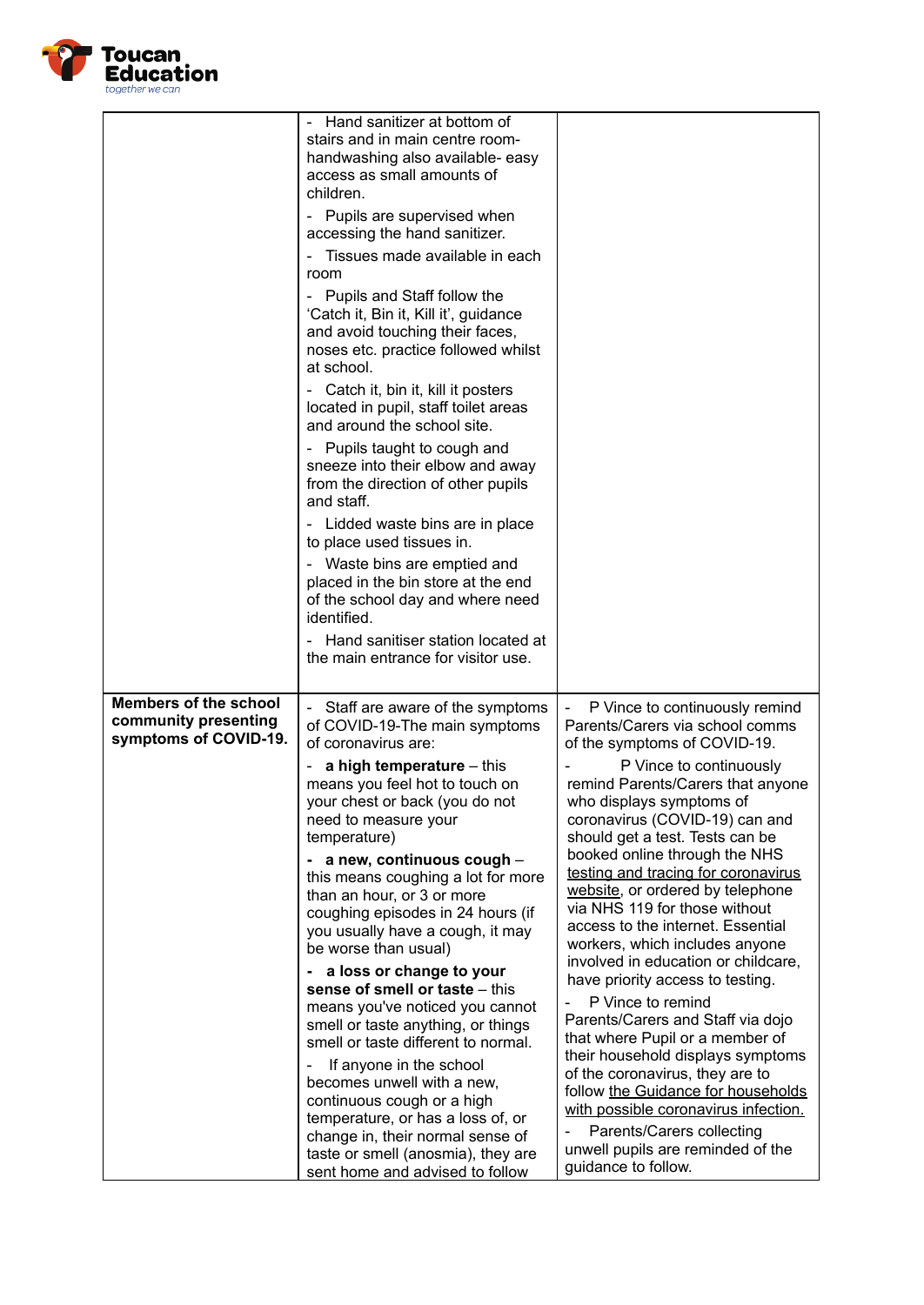

|                                                        | 'stay at home: guidance for<br>households with possible or<br>confirmed coronavirus<br>(COVID-19) infection', which<br>sets out that they must                                                                                                                                                                                             | Parents/Carers to be reminded<br>$\qquad \qquad \blacksquare$<br>that if their child tests positive they<br>will be asked to provide details of<br>anyone they have been in close<br>contact with by NHS Test and                                                               |
|--------------------------------------------------------|--------------------------------------------------------------------------------------------------------------------------------------------------------------------------------------------------------------------------------------------------------------------------------------------------------------------------------------------|---------------------------------------------------------------------------------------------------------------------------------------------------------------------------------------------------------------------------------------------------------------------------------|
|                                                        | self-isolate for at least 7 days<br>and should arrange to have a test<br>to see if they have coronavirus<br>(COVID-19).                                                                                                                                                                                                                    | Trace.<br>Remote education to be made<br>available to pupils not attending the<br>provision due to Covid                                                                                                                                                                        |
|                                                        | Other members of their<br>household (including any siblings)<br>should self-isolate for 14 days<br>from when the symptomatic person<br>first had symptoms                                                                                                                                                                                  |                                                                                                                                                                                                                                                                                 |
|                                                        | The school understands the<br>$\overline{\phantom{a}}$<br>NHS Test and Trace process and<br>are aware of how to contact their<br>local Public Health England health<br>protection team-                                                                                                                                                    |                                                                                                                                                                                                                                                                                 |
|                                                        | The school have advised staff<br>and Parents/Carers that they will<br>need to be ready and willing to;                                                                                                                                                                                                                                     |                                                                                                                                                                                                                                                                                 |
|                                                        | Book a test if they are displaying<br>$\overline{\phantom{a}}$<br>symptoms.                                                                                                                                                                                                                                                                |                                                                                                                                                                                                                                                                                 |
|                                                        | Staff and pupils <b>DO NOT</b> come<br>into the school if they have<br>symptoms of COVID-19 and WILL<br><b>BE</b> sent home to self-isolate if they<br>develop them in school.                                                                                                                                                             |                                                                                                                                                                                                                                                                                 |
|                                                        | The provision are aware that all<br>children can be tested, including<br>children under 5, but children aged<br>11 and under will need to be<br>helped by their Parents/Carers if<br>using a home testing kit                                                                                                                              |                                                                                                                                                                                                                                                                                 |
|                                                        | Self-isolate if they have<br>been in close contact with<br>someone who develops<br>coronavirus (COVID-19) symptoms<br>or someone who tests positive for<br>coronavirus (COVID-19)                                                                                                                                                          |                                                                                                                                                                                                                                                                                 |
| <b>Isolating Staff/Pupils</b><br>during the school day | If a pupil/member of staff are<br>$\qquad \qquad \blacksquare$<br>awaiting collection, they should be<br>moved, if possible, to a room<br>where they can be isolated behind<br>a closed door, depending on the<br>age and needs of the pupil, with<br>appropriate adult supervision if<br>required. Windows are opened for<br>ventilation. | Staff members to be<br>assessed as to whether they are fit<br>enough to drive themselves home.<br>If they are not fit to drive their next<br>of kin are to be contacted.<br>If Staff who provided support to<br>the pupil/staff member develop<br>symptoms themselves (in which |
|                                                        | Where it is not possible to<br>isolate Staff/Pupils, they are to be<br>moved to an area which is at least<br>2 metres away from pupils and<br>staff.                                                                                                                                                                                       | case, they should arrange a test)<br>or if the symptomatic Pupil /Staff<br>member subsequently tests<br>positive they should request a test.<br>Staff are aware that they may<br>be contacted by NHS Test and<br>Trace.                                                         |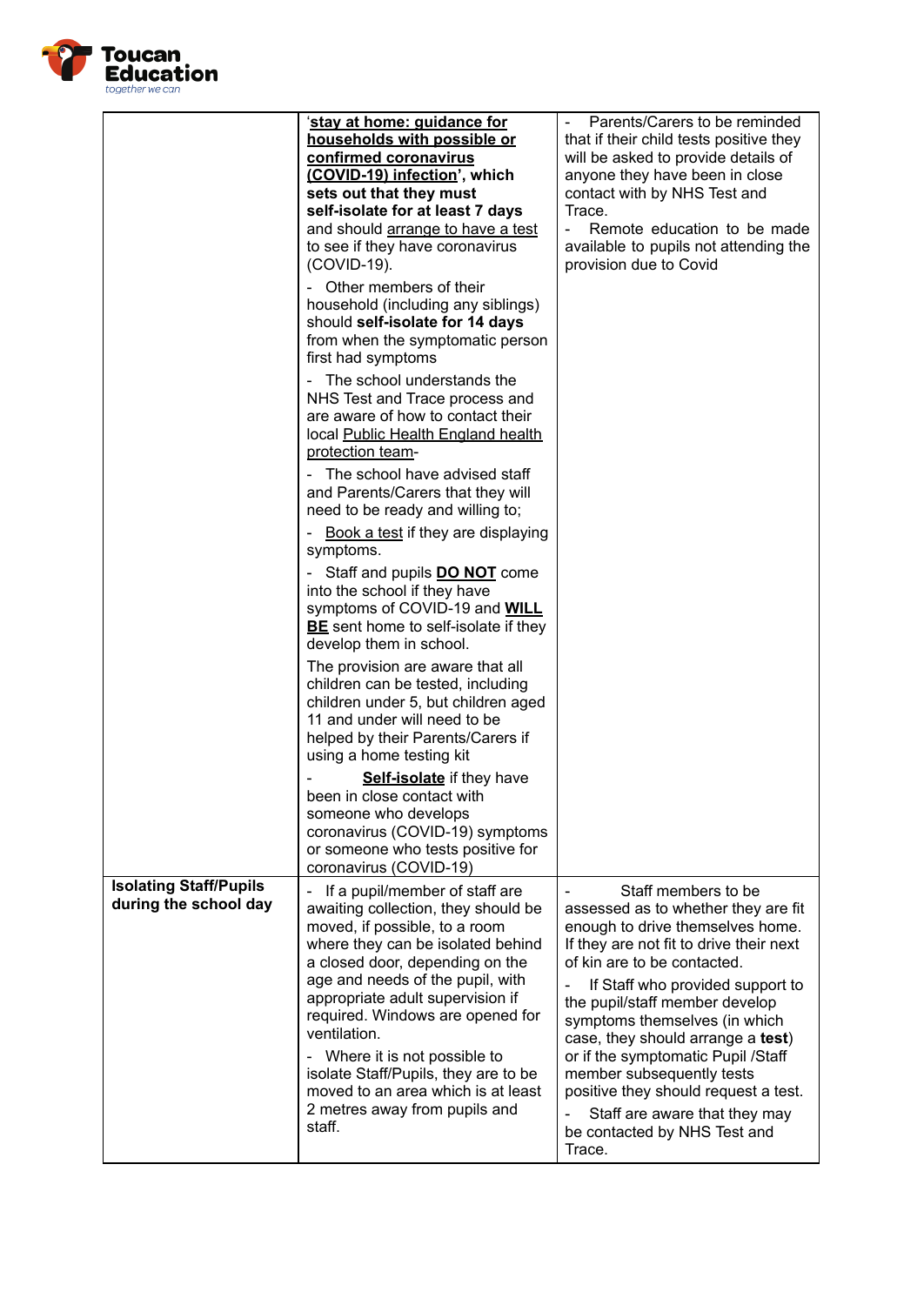

|                                                                                                      | - Where Staff / Pupils need to use<br>toilet facilities a separate toilet is to<br>be accessed if possible.<br>Following access to the toilet<br>area, the area is cleaned and<br>disinfected using standard<br>cleaning products before being<br>used by anyone else.<br>Staff who have helped a<br>Pupil/Staff member presenting<br>COVID-19 symptoms and any<br>pupils who have been in close<br>contact with them <b>DO NOT</b> need to<br>go home to self-isolate                                                                                                                                                                                                                                                                                          | Following any contact with<br>$\overline{\phantom{0}}$<br>someone who is unwell Staff/Pupils<br>must wash their hands thoroughly<br>for 20 seconds with soap and<br>running water or use hand<br>sanitizer.<br>The area around the<br>person with symptoms must be<br>cleaned with normal household<br>bleach after they have left to<br>reduce the risk of passing the<br>infection on to other people the<br>guidance COVID-19: cleaning of<br>non-healthcare settings guidance is<br>to be followed. |
|------------------------------------------------------------------------------------------------------|-----------------------------------------------------------------------------------------------------------------------------------------------------------------------------------------------------------------------------------------------------------------------------------------------------------------------------------------------------------------------------------------------------------------------------------------------------------------------------------------------------------------------------------------------------------------------------------------------------------------------------------------------------------------------------------------------------------------------------------------------------------------|---------------------------------------------------------------------------------------------------------------------------------------------------------------------------------------------------------------------------------------------------------------------------------------------------------------------------------------------------------------------------------------------------------------------------------------------------------------------------------------------------------|
| <b>Managing a Positive</b><br>case of<br><b>COVID-19-Ensuring all</b><br>staff and pupils are safe   | The provision will contact the<br><b>Health Protection Agency</b><br>-Contact - 0300 3038596-Option1<br>The Health Protection Team<br>will also contact schools directly if<br>they become aware that someone<br>who has tested positive for<br>coronavirus (COVID-19) attended<br>the school /works at the school- as<br>identified by NHS Test and Trace.<br>Where need identified The Health<br>Protection Team will carry out a<br>rapid risk assessment to confirm<br>who has been in close contact with<br>the person during the period that<br>they were infectious, and ensure<br>they are asked to self-isolate.                                                                                                                                       | The government will ensure that it<br>is as easy as possible to get a test<br>through a wide range of routes that<br>are locally accessible, fast and<br>convenient further guidance is to<br>be provided.                                                                                                                                                                                                                                                                                              |
| <b>Staff and Pupils</b><br>wearing face coverings<br>when making their way<br>to the school building | Pupils who use face coverings<br>remove them when they arrive in<br>the school building.<br>Staff and Pupils instructed not<br>to touch the front of their face<br>covering during use or when<br>removing them.<br>-Staff permitted to wear face<br>coverings when out of classroom<br>in shared staff areas.<br>-Staff to use visors when teaching<br>in close 1:1<br>Perspex screen used for any<br>assessment.<br>Staff/ Pupils must wash<br>their hands immediately on arrival<br>/hand sanitizer (as is the case for<br>all pupils), dispose of temporary<br>face coverings in a lidded bin or<br>place a reusable face coverings in<br>a plastic bag that is to be placed in<br>their school bag/work bag so that<br>they can re wear it to travel home. | Staff and Pupils advised prior to the<br>start of the Autumn term the<br>procedure to follow when removing<br>face coverings when entering the<br>school building                                                                                                                                                                                                                                                                                                                                       |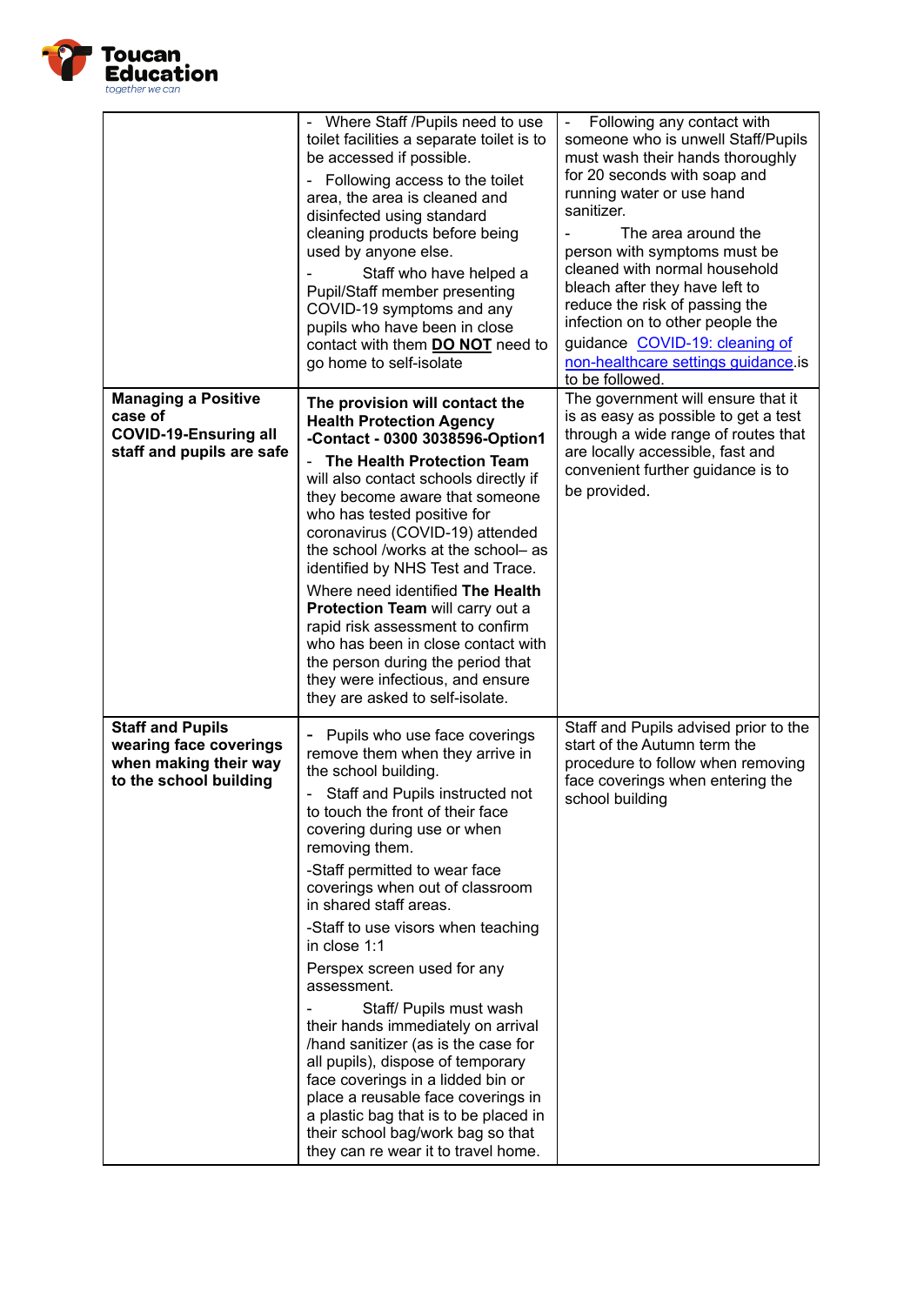

|                                                                                                                                                                      | Staff/Pupils wash their hands again<br>before heading to their<br>classroom/work area.<br>The school will not provide<br>face coverings to Staff or Pupils for<br>transport purposes.                                                                                                                                                                                                                                                                                                                                                                                                                                                                                                                                                                                                                                                                                                                                                                                                                                                                                                                                                                                                                       |                                                                                                                                                                                                                                                                                                                                                                                                                                                                                                                                                                                                        |
|----------------------------------------------------------------------------------------------------------------------------------------------------------------------|-------------------------------------------------------------------------------------------------------------------------------------------------------------------------------------------------------------------------------------------------------------------------------------------------------------------------------------------------------------------------------------------------------------------------------------------------------------------------------------------------------------------------------------------------------------------------------------------------------------------------------------------------------------------------------------------------------------------------------------------------------------------------------------------------------------------------------------------------------------------------------------------------------------------------------------------------------------------------------------------------------------------------------------------------------------------------------------------------------------------------------------------------------------------------------------------------------------|--------------------------------------------------------------------------------------------------------------------------------------------------------------------------------------------------------------------------------------------------------------------------------------------------------------------------------------------------------------------------------------------------------------------------------------------------------------------------------------------------------------------------------------------------------------------------------------------------------|
| <b>ACCESS TO BUILDING</b><br><b>Transmission of</b><br>COVID-19 to<br><b>Pupils/Staff</b>                                                                            | -Primary aged pupils must be<br>accompanied to the provision.<br>Pupils, Parents/Carers advised<br>to maintain social distancing when<br>outside building.<br>Parents not permitted to enter<br>÷<br>the school building unless need is<br>essential.<br>Pupils are met each day outside<br>the building- communicate with<br>buzzer system<br>Pupils store outdoor clothing<br>$\qquad \qquad \blacksquare$<br>and bags in designated area.<br>Those pupils with clearly named<br>-<br>packed lunches and water bottles<br>are to store them within a<br>designated area in the kitchen and<br>water bottle tray.<br>Pupils are supervised to wash<br>$\overline{\phantom{0}}$<br>their hands or apply hand sanitiser<br>where hand washing facilities not<br>available at the start of the day.<br>Pupils taught how to wash their<br>hands by staff members. Pupils<br>that need support to wash their<br>hands are supported by a member<br>of staff.<br>Staff wash their hands with<br>pupils at the start of the school<br>day.<br>-Staff and pupils presenting with<br>symptoms at the start of the school<br>day are isolated and taken to a<br>separate room and next of<br>kin/parents contacted. | Parents/Carers advised to leave<br>the school site immediately once<br>their child has entered the building.<br>School<br>entrances<br>and<br>site<br>secured at the start of the school<br>day.<br>Staff, Pupils, Parents/Carers<br>will be informed to only bring<br>essential items needed for that day.<br>Staff to utilise the information<br>available from eBug website.<br>Coronavirus (COVID 19) quidance<br>for educational settings poster<br><b>Please wait outside the building</b><br>we will come and collect the<br>children 5 minutes before<br>session starts (9.25am or<br>12.25pm) |
| <b>Visitors/Contractors,</b><br><b>Agency Staff,</b><br><b>Volunteers and Support</b><br>Agencies working in the<br>building<br>contracting/transmitting<br>COVID-19 | Posters/notices clearly displayed<br>and reference handwashing/hand<br>sanitizing and social distancing<br>procedures in place at the school<br>Hand sanitiser station located at<br>the main entrance.<br>All Visitors sanitise their hands<br>or wash in hot water prior to<br>entering the school building.<br>A register of all<br>$\overline{\phantom{a}}$<br>Visitors/Contractors /Agency Staff<br>and Support Agencies maintained,<br>including their contact details using<br>the app track and trace.                                                                                                                                                                                                                                                                                                                                                                                                                                                                                                                                                                                                                                                                                              | Are to be advised not to attend<br>$\blacksquare$<br>the school if they are unwell.<br>Supply Staff to receive a full<br>induction into the school which is to<br>include a copy of the COVID-19<br>risk assessment.<br>-- Supply teachers,<br>peripatetic<br>teachers and/or other temporary<br>staff can move between schools.<br>They are responsible for ensuring<br>that they minimize contact and<br>social<br>maintain<br>distancing<br>as<br>possible from pupils and staff when<br>working in school buildings.                                                                               |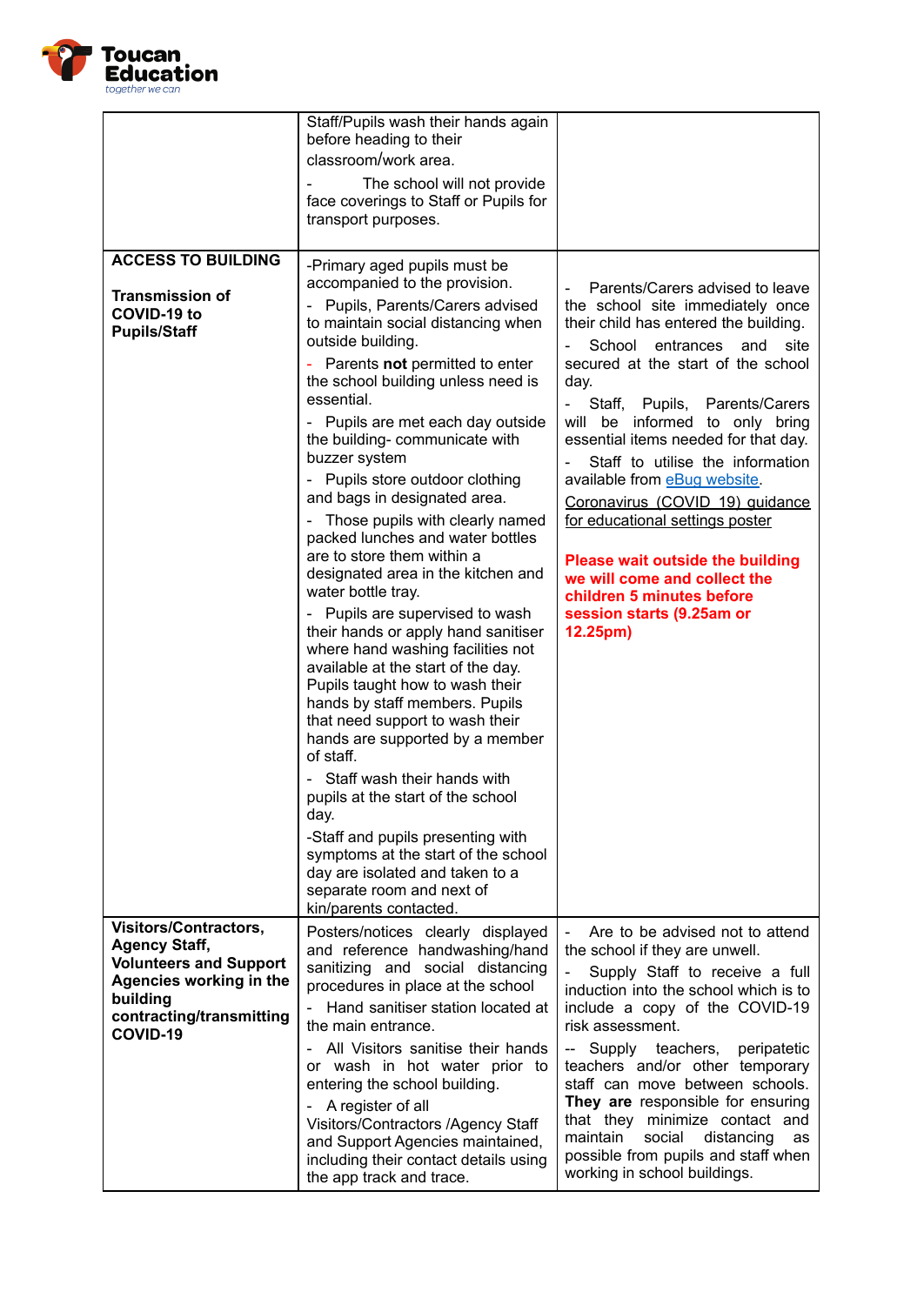

|                         | Visitors to provision should wear a<br>mask in communal areas and<br>follow their own risk assessments<br>Parents/Carers will not enter<br>building but will wait outside until<br>time to collect or drop off<br>Waste bins emptied at the end<br>of the each day.<br>- visors worn for close contact<br>teaching                                                                                                                                                                                                                                                                                                                                                                                                                                                                                                                                                                                                                            |                                                                                                                                                                                                                                        |
|-------------------------|-----------------------------------------------------------------------------------------------------------------------------------------------------------------------------------------------------------------------------------------------------------------------------------------------------------------------------------------------------------------------------------------------------------------------------------------------------------------------------------------------------------------------------------------------------------------------------------------------------------------------------------------------------------------------------------------------------------------------------------------------------------------------------------------------------------------------------------------------------------------------------------------------------------------------------------------------|----------------------------------------------------------------------------------------------------------------------------------------------------------------------------------------------------------------------------------------|
| <b>Bubble resources</b> | Resources cleaned prior to<br>each child using them, or rotated<br>to allow them to be left unused and<br>out of reach for a period of 48<br>hours (72 hours for plastics)                                                                                                                                                                                                                                                                                                                                                                                                                                                                                                                                                                                                                                                                                                                                                                    | Rotation of resources to be<br>considered to allow them to be left<br>unused and out of reach for a<br>period of 48 hours (72 hours for<br>plastics) before being accessed by<br>different groups/bubbles.<br>Resource boxes to be set |
| <b>Toucan Education</b> |                                                                                                                                                                                                                                                                                                                                                                                                                                                                                                                                                                                                                                                                                                                                                                                                                                                                                                                                               | up in advance where possible.                                                                                                                                                                                                          |
|                         | -Staff wash their hands before and<br>after working with a pupil<br>-Visors or Perspex screen used for<br>close contact work.<br>All equipment needed for the<br>$\blacksquare$<br>child is set up in the space before<br>the start of the session<br>intervention is provided at a<br>$\overline{\phantom{a}}$<br>distance where possible.<br>Following the intervention Staff<br>$\overline{\phantom{a}}$<br>and Pupil wash their hands.<br>-After the Pupil has returned to<br>class, the member of staff cleans<br>the desk area and washes any<br>equipment that needs to be used<br>by another pupil.<br>-Lidded bin in the toilets - emptied<br>every day<br>-Door handles cleaned after every<br>session<br>-When children have gone outside<br>they must wash hands on return to<br>building<br>-If children are returning to school<br>they are able to come in different<br>clothes to Toucan should their<br>school suggest this. |                                                                                                                                                                                                                                        |